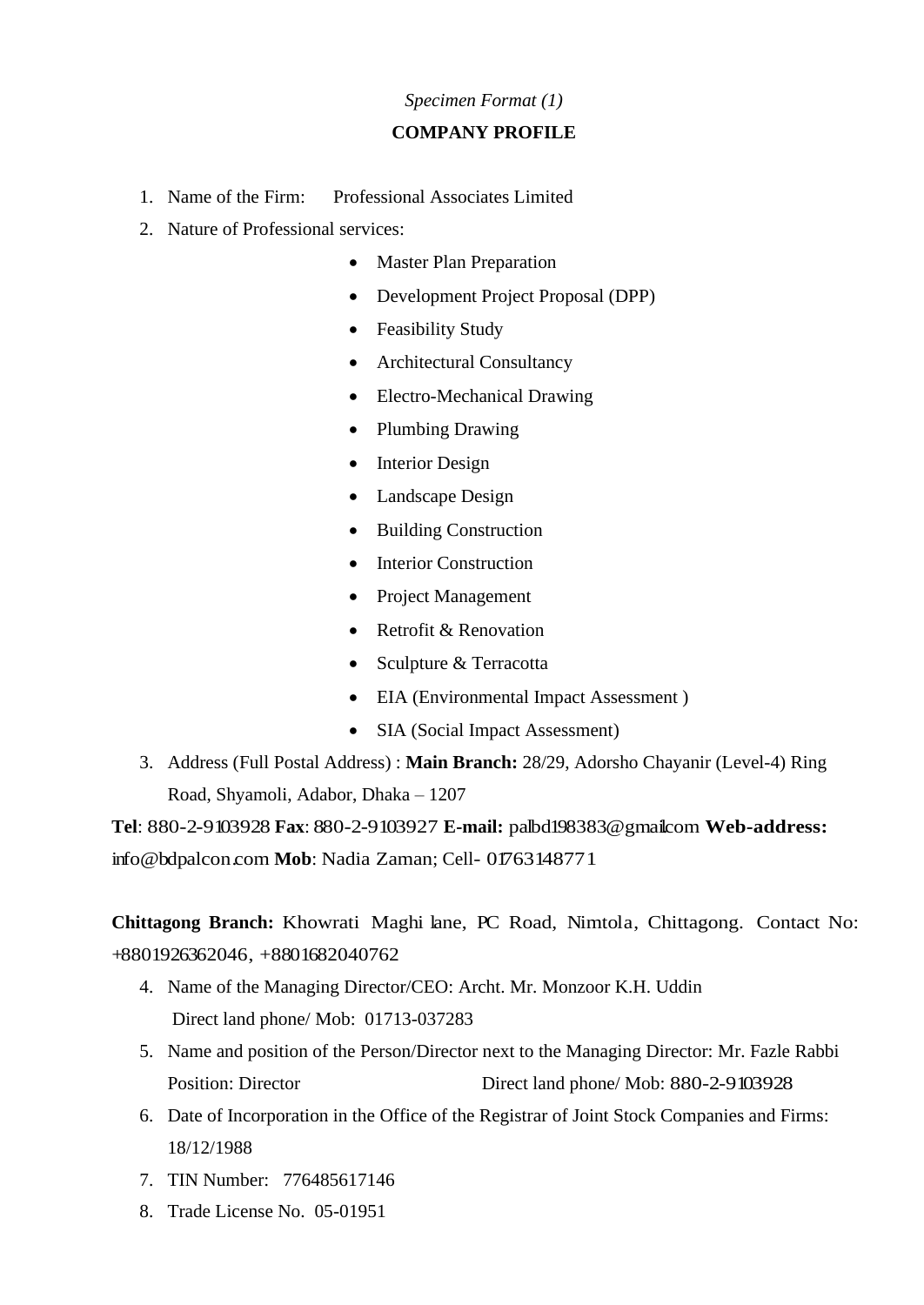- 9. Field of activities :…………………………………..(Kindly put tick  $(\sqrt{)}$  marks in the attached Matrix Form): below mentioned in Specimen Format (2)
- 10. Name of 10 major completed /ongoing projects with following information:
	- (1) Name of the project
	- (2) Nature of the project
	- (3) Nature of services performed by the Member-Firms
	- (4) Duration and Date of completion
	- (5) Name of the Employer
	- (6) Volume of the project

## **Name of 10 major completed/Ongoing projects**

| SI.         | Name of the     | Nature of the                   | <b>Nam</b>   | <b>Nature of services</b> | Dur         | <b>Date</b> | <b>Volume of</b> |
|-------------|-----------------|---------------------------------|--------------|---------------------------|-------------|-------------|------------------|
| $\mathbf N$ | <b>Projects</b> | projects                        | e of         | performed by              | atio        | of          | the              |
| 0.          |                 |                                 | the          | member-firms              | $\mathbf n$ | comp        | projects         |
|             |                 |                                 | <b>Empl</b>  |                           |             |             | $(TK)$ in        |
|             |                 |                                 | oyer         |                           |             | letion      | Lac)             |
|             | Preparation     | The project comprises           |              | Detailed Plan and         |             |             |                  |
|             | of              | of Master Plan of               |              | drawing,                  |             |             |                  |
|             | architectural   | <b>Construction of BMA</b>      |              | Architectural,            |             |             |                  |
|             | design,         | Bangabandhu                     |              | Structural,<br>cost       |             | June        |                  |
|             | drawing<br>of   | Complex. Its include            |              | tender<br>estimate,       |             |             |                  |
|             | <b>BMA</b>      | Architectural<br>and            |              | documents,                |             |             |                  |
|             | Bangabandhu     | Engineering Design              |              | Acoustic,<br>Sound,       |             |             |                  |
|             | Complex         | with<br>Construction            |              | Light System of a         |             |             |                  |
|             | including       | <b>Management Services</b>      | Bang         | Multipurpose              |             |             |                  |
|             | Exterior        | including other utility         | lades        | Auditorium<br>$\&$        | 15          |             |                  |
| 01          | Design, Lay     | facilities<br>such<br>as        | $\mathbf{h}$ | Seminar/                  | mont        | 2014        | 32857.47         |
|             | of<br>out       | Sanitary & Plumbing             | Army         | Conference Hall,          | hs          |             |                  |
|             | Furniture for   | system, Internal<br>$-\&$       |              | construction              |             |             |                  |
|             | Bangladesh      | External                        |              | supervision,              |             |             |                  |
|             | Military        | Electrification Works           |              | project                   |             |             |                  |
|             | Academy         | etc.                            |              | management, etc.          |             |             |                  |
|             |                 | (BMA) at   An academic building |              |                           |             |             |                  |
|             | Bhatiary,       | comprises<br>of                 |              |                           |             |             |                  |
|             | Chittagong      | Auditorium<br>$\&$              |              |                           |             |             |                  |
|             |                 | Seminar/Conference              |              |                           |             |             |                  |
|             |                 | Hall                            |              |                           |             |             |                  |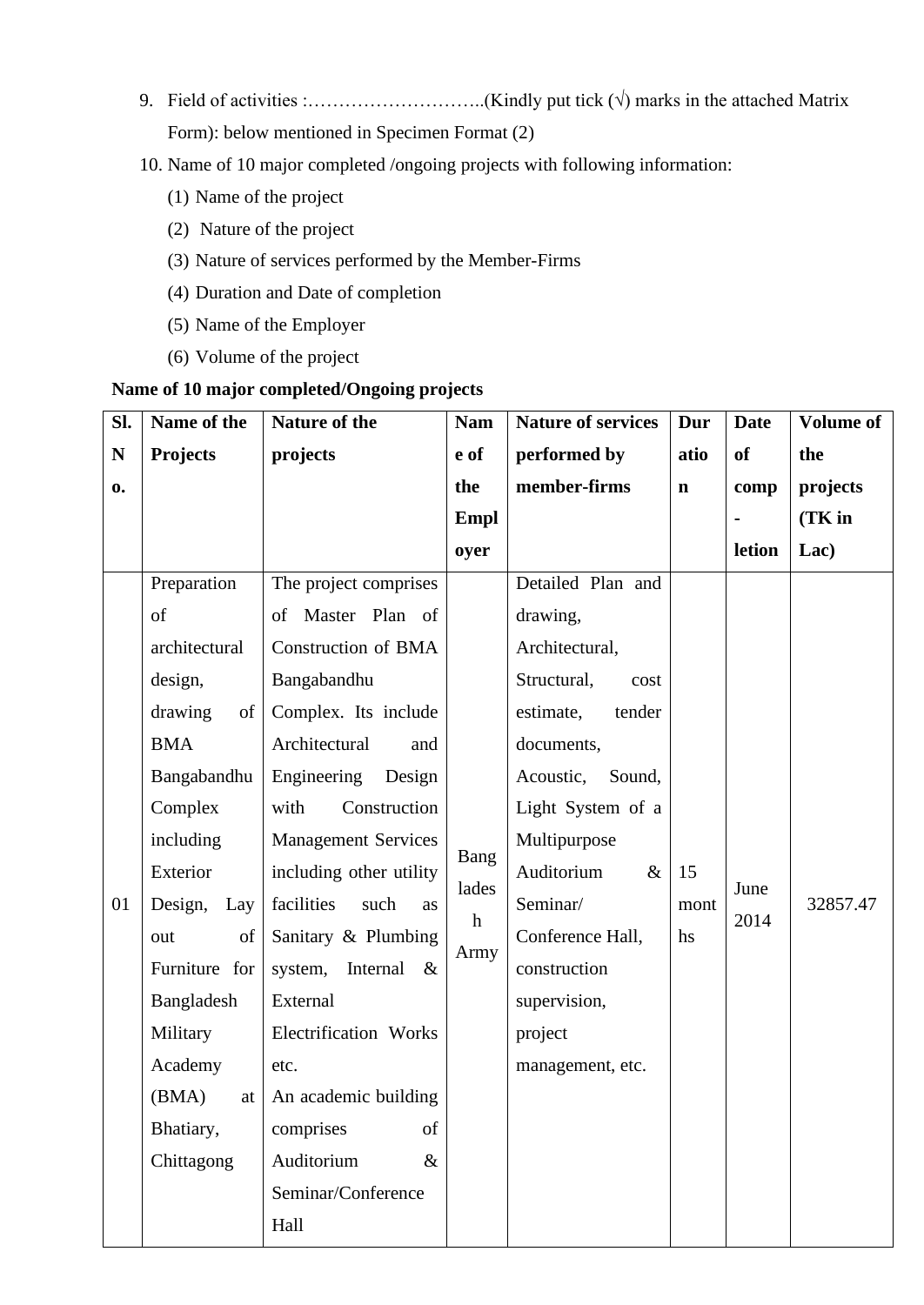|    | Appointment      | Preparation of Master        |             | Architectural       |      |      |          |
|----|------------------|------------------------------|-------------|---------------------|------|------|----------|
|    | of Consultant    | Plan.<br>Architectural       |             | Drawing<br>for      |      |      |          |
|    | for              | Drawing<br>for               |             | Construction<br>of  |      |      |          |
|    | Preparation      | Construction of BNA          |             | <b>BNA</b>          |      |      |          |
|    | of               | Bangabandhu                  |             | Bangabandhu         |      |      |          |
|    | Architectural    | Complex<br>Including         |             | Complex Including   |      |      |          |
|    | Drawing for      | Ancillary Works for          |             | Ancillary Works.    |      |      |          |
|    | Construction     | Bangladesh NAVAL             |             | Architectural,      |      |      |          |
|    | of<br><b>BNA</b> | Academy, Preparation         |             | Structural,<br>cost |      |      |          |
|    | Bangabandhu      | Specification<br>of          |             | estimate,<br>tender |      |      |          |
|    | Complex          | Complex<br>comprises         |             | documents,          |      |      |          |
|    | Including        | of<br>Commandant             |             | Acoustic, Sound,    |      |      |          |
|    | Ancillary        | Office,<br>Academy           |             | Light System of a   |      |      |          |
|    | Works<br>for     | Building,<br>Extension       |             | Multipurpose        |      |      |          |
|    | Bangladesh       | Expansion<br>of<br>$\&$      |             | Auditorium          |      |      |          |
|    | <b>NAVAL</b>     | Comdt's<br>office,           |             |                     |      |      |          |
|    | Academy<br>at    | Extension<br>$\&$            | Bang        |                     | 45   | Dece |          |
| 02 | Potenga,         | Expansion<br>of              | lades       |                     | mont | mber | 10050.00 |
|    | Chittagong       | Training<br>Wing,            | $\mathbf h$ |                     | hs   | 2016 |          |
|    |                  | <b>Bachelor</b><br>Officer's | <b>Navy</b> |                     |      |      |          |
|    |                  | (BOQ),<br>Quarter            |             |                     |      |      |          |
|    |                  | Vertical/Horizontal          |             |                     |      |      |          |
|    |                  | extension/expansion          |             |                     |      |      |          |
|    |                  | Ward<br>of<br>Room,          |             |                     |      |      |          |
|    |                  | Commandant's                 |             |                     |      |      |          |
|    |                  | Bungalow,<br>Sailor's        |             |                     |      |      |          |
|    |                  | Vertical<br>Barrack,         |             |                     |      |      |          |
|    |                  | Extension<br>Of Gun          |             |                     |      |      |          |
|    |                  | Room<br>Building,            |             |                     |      |      |          |
|    |                  | Main<br>Gate<br>with         |             |                     |      |      |          |
|    |                  | Sentry<br>post,              |             |                     |      |      |          |
|    |                  | Swimming<br>Pool,            |             |                     |      |      |          |
|    |                  | Boat Pool,<br><b>Utility</b> |             |                     |      |      |          |
|    |                  | Building, Cafeteria &        |             |                     |      |      |          |
|    |                  | Guard<br>Room                |             |                     |      |      |          |
|    |                  | Extension                    |             |                     |      |      |          |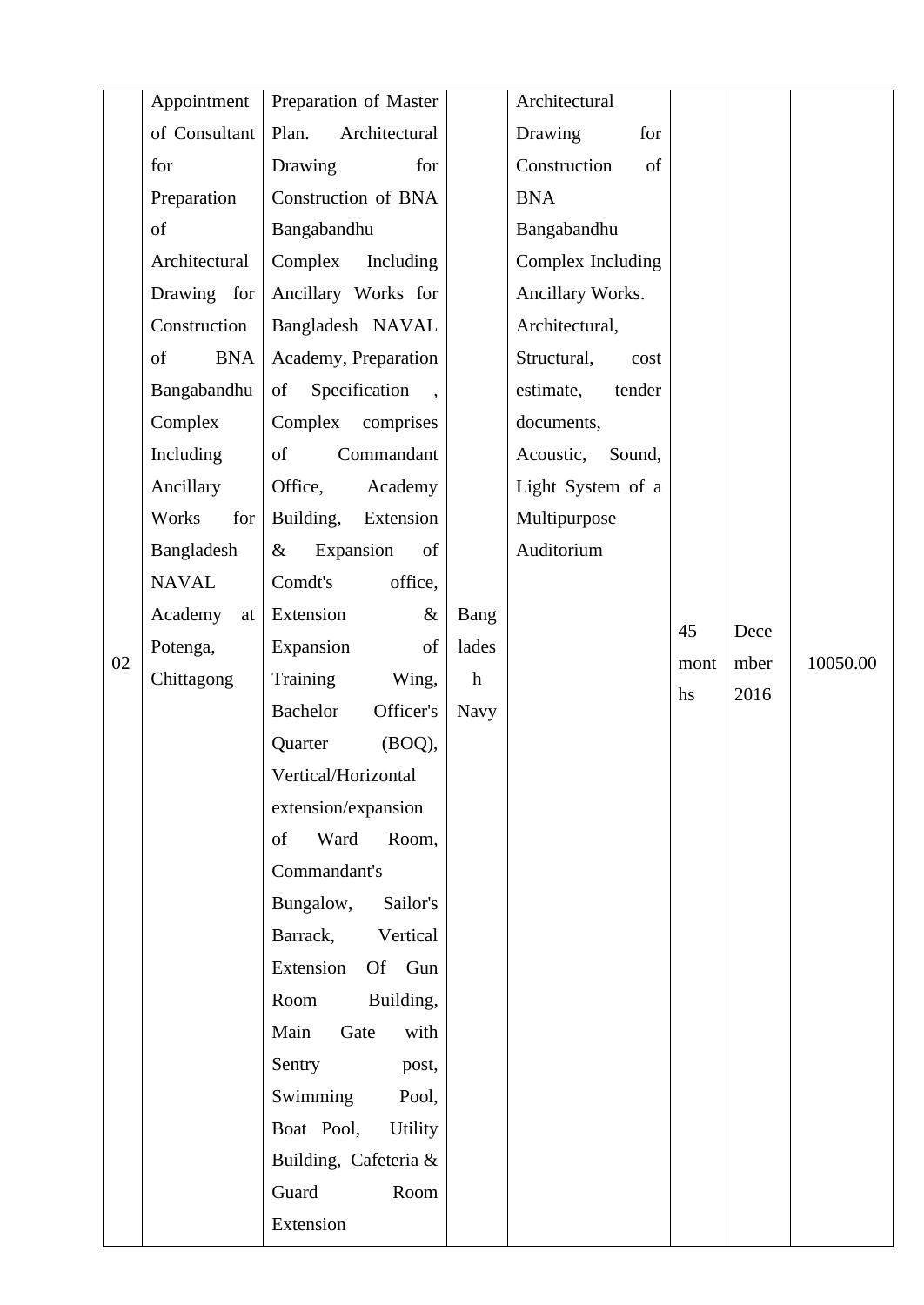|    | Consultant        | The project comprises                    |              | Architectural           |      |      |          |
|----|-------------------|------------------------------------------|--------------|-------------------------|------|------|----------|
|    | for               | of Master Plan of                        |              | Drawing,                |      |      |          |
|    | Architectural     | Construction<br>of                       |              | Structural drawing      |      |      |          |
|    | Drawing for       | BAFA Bangabandhu                         |              | for Construction of     |      |      |          |
|    | Construction      | Complex<br>Including                     |              | <b>BAFA</b>             |      |      |          |
|    | of<br><b>BAFA</b> | Ancillary Works for                      |              | Bangabandhu             |      |      |          |
|    | Bangabandhu       | Bangladesh Air Force                     |              | Complex. Detailed       |      |      |          |
|    | Complex           | Academy at Jessore"                      |              | Plan and drawing,       |      |      |          |
|    | Including         | Complex<br>comprises                     |              | Architectural,          |      |      |          |
|    | Ancillary         | of<br>Commandant                         |              | interior decoration     |      |      |          |
|    | Works<br>for      | Office,<br>Banquette                     |              | exterior<br>and         |      |      |          |
|    | Bangladesh        | Hall, Cadets Training                    |              | gardening, HVAC         |      |      |          |
|    | Air<br>Force      | Academic<br>Wing,                        |              | (heating,               |      |      |          |
|    | Academy<br>at     | Training<br>Wing<br>$\ddot{\phantom{a}}$ | Bang         | ventilation, and air    | 47   | Dece |          |
| 03 | Jessore".         | <b>Flying Training Wing</b>              | lades        | conditioning),          | mont | mber | 11000.00 |
|    |                   | Auditorium<br>$\mathbb{R}^{\mathbb{Z}}$  | h Air        | internal                | hs   | 2016 |          |
|    |                   | 1000<br>(Capacity)                       | Force        | electrification and     |      |      |          |
|    |                   | <b>GYM</b><br>Person),                   |              | fire<br>protection      |      |      |          |
|    |                   | Swimming Pool etc.                       |              | including<br>system     |      |      |          |
|    |                   |                                          |              | supply<br>water<br>$\&$ |      |      |          |
|    |                   |                                          |              | sanitary<br>system,     |      |      |          |
|    |                   |                                          |              | Structural,<br>cost     |      |      |          |
|    |                   |                                          |              | estimate,<br>tender     |      |      |          |
|    |                   |                                          |              | documents,              |      |      |          |
|    |                   |                                          |              | Acoustic,<br>Sound,     |      |      |          |
|    |                   |                                          |              | Light System of a       |      |      |          |
|    |                   |                                          |              | Multipurpose            |      |      |          |
|    |                   |                                          |              | Auditorium,             |      |      |          |
|    |                   |                                          |              | preparation<br>of       |      |      |          |
|    |                   |                                          |              | <b>MEP</b>              |      |      |          |
|    | Consultancy       | The project comprises                    | Traffi       | Detailed<br>survey,     |      |      |          |
|    | services<br>for   | of 23-storied centrally                  | $\mathbf{C}$ | soil investigation,     | 9    |      |          |
| 04 | construction      | air-conditioned most                     | Engi         | environ-mental          | mont | May- | 1100.00  |
|    | and               | modern & luxurious                       | neeri        | impact<br>study,        | hs   | 2008 |          |
|    | implementati      | commercial building                      | ng           | preparation<br>of       |      |      |          |
|    | of<br>24<br>on    | with<br>24<br>basements                  | Divis        | Master<br>Plan,         |      |      |          |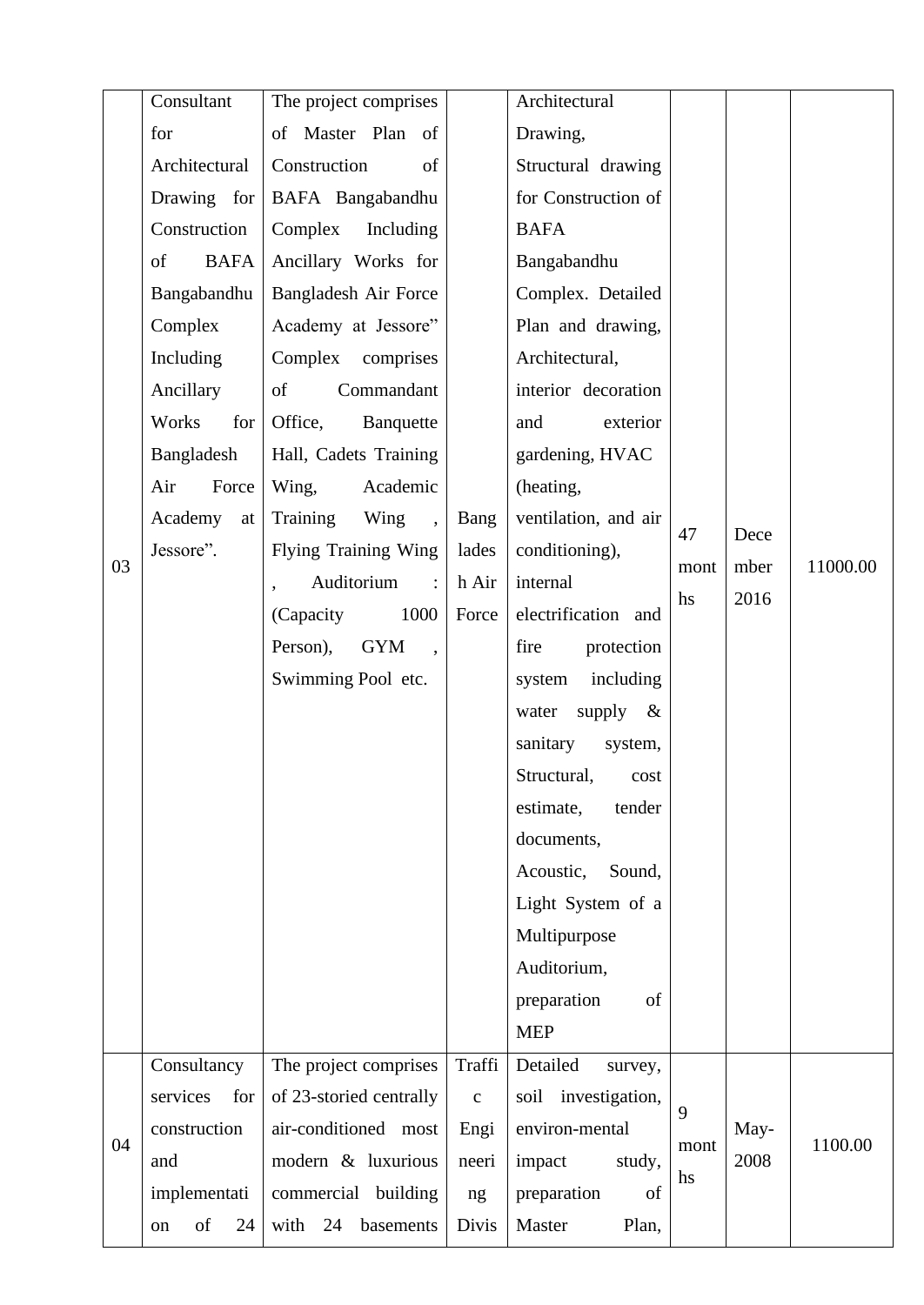|    | storied<br>car       | having floor area of       | ion of       | Architectural,        |      |      |         |
|----|----------------------|----------------------------|--------------|-----------------------|------|------|---------|
|    | parking cum          | 400 Sqm. in each           | Dhak         | Structural,           |      |      |         |
|    | commercial           | floor with 3-basement      | $\mathbf{a}$ | Electrical,           |      |      |         |
|    | building<br>at       | floors for car parking     | City         | Mechanical,           |      |      |         |
|    | Motijheel            | facilities<br>including    | Corp         | Sanitary<br>&         |      |      |         |
|    | C/A<br>for           | other utility facilities   | oratio       | Plumbing<br>design    |      |      |         |
|    | <b>Dhaka</b><br>city | such as Sanitary &         | $\mathbf n$  | & drawing, cost       |      |      |         |
|    | corporation,         | Plumbing<br>system,        |              | tender<br>estimate,   |      |      |         |
|    | <b>Dhaka</b>         | Internal & External        |              | documents,            |      |      |         |
|    |                      | Electrification Works,     |              | construction          |      |      |         |
|    |                      | Lift<br>System,<br>Fire    |              | supervision,          |      |      |         |
|    |                      | Protection<br>$\&$         |              | project               |      |      |         |
|    |                      | Detection<br>System,       |              | management, etc.      |      |      |         |
|    |                      | <b>KVA</b><br>750<br>Sub-  |              |                       |      |      |         |
|    |                      | station, etc.              |              |                       |      |      |         |
|    | Consulting           | Architectural Design,      |              | Architectural         |      |      |         |
|    | services<br>for      | Landscape & interior       |              | Design,               |      |      |         |
|    | Construction         | Civil<br>Design,           |              | Preparation of soil   |      |      |         |
|    | Of 20 storied        | Engineering Design         |              | Landscape<br>test,    |      |      |         |
|    | Building for         | Structural<br>Service,     |              | &interior Design,     |      |      |         |
|    | Ittefaq              | Mechanical<br>Design,      | The          | Civil Engineering     | 19   | Augu |         |
| 05 | <b>Bhaban</b>        | Engineering, Details,      | Daily        | Design<br>Service     | mont | st   | 6500.19 |
|    |                      | drawing,<br>structural     | Itefaq       | Structural Design,    | hs   | 2017 |         |
|    |                      | design,<br>With            |              | Mechanical            |      |      |         |
|    |                      | Parking<br><b>Basement</b> |              | Engineering,          |      |      |         |
|    |                      | structural<br>plan<br>etc  |              | drawing,<br>Details,  |      |      |         |
|    |                      | with Basement,             |              | structural<br>design, |      |      |         |
|    |                      |                            |              | structural plan etc   |      |      |         |
|    |                      |                            |              |                       |      |      |         |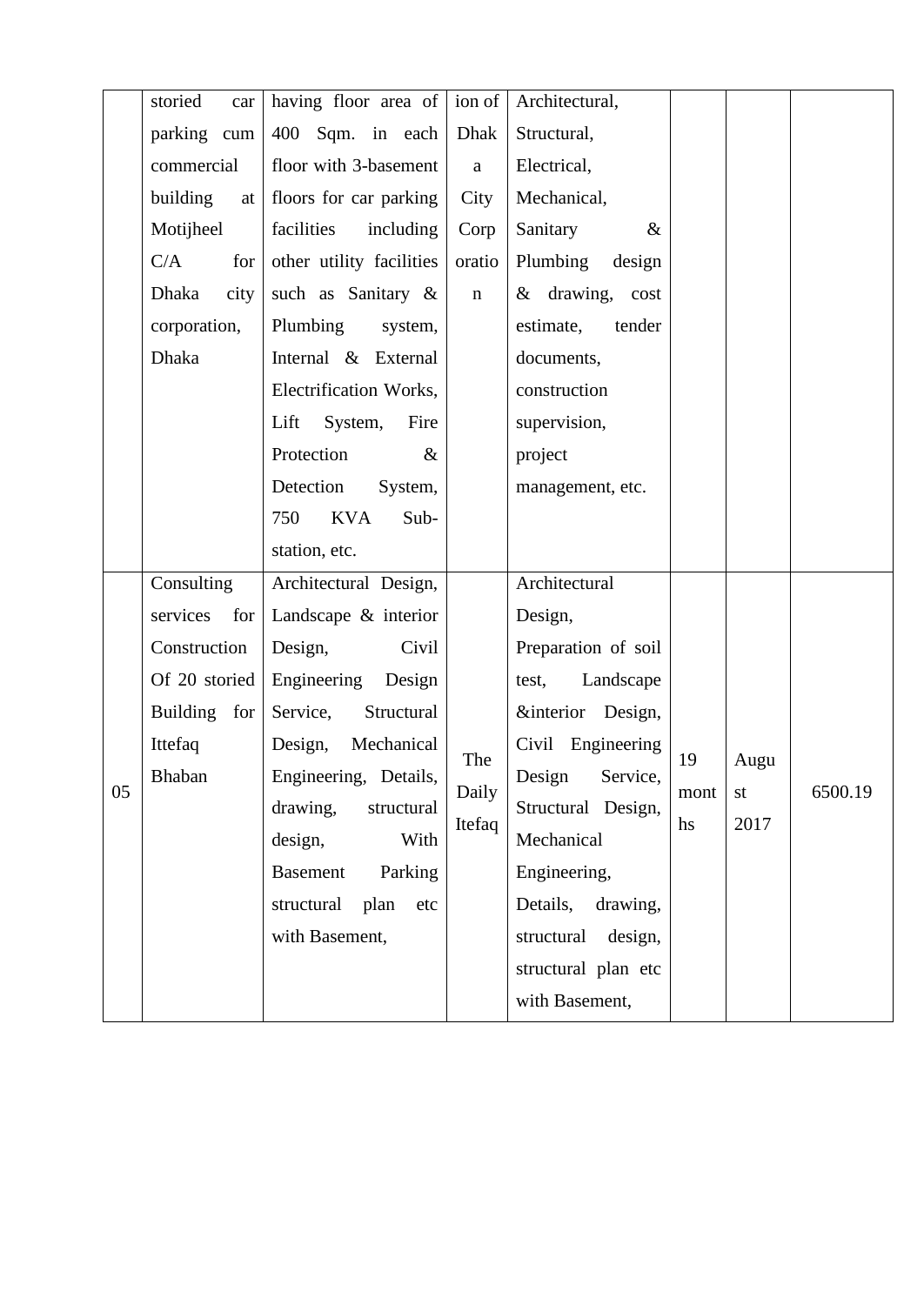|    | Consultant       | Consultant<br>for                  |               | Site<br>plan         |            |       | $100.00 +$ |
|----|------------------|------------------------------------|---------------|----------------------|------------|-------|------------|
|    | for              | Construction of 1 X                |               | preparation,         |            |       |            |
|    | Construction     | 152 OR's Accn (20                  |               | Architectural        |            |       |            |
|    | of 1 X 152       | storey with 20 storied             |               | design<br>/drawing   |            |       |            |
|    | OR's<br>Accn     | foundation,<br>other               | Bang<br>lades | and<br>$3-D$         |            |       |            |
|    | (20)<br>storey   | facilities in ground               |               | visualization.       |            |       |            |
|    | 20<br>with       | floor With Basement                |               |                      | 49         |       |            |
| 06 | storied          | Parking) for proposed              | $\mathbf{h}$  |                      |            | June, |            |
|    | foundation,      | Infantry Division at               | Army          |                      | mont<br>hs | 2018  |            |
|    | other            | Sylhet"                            | at<br>Sylhe   |                      |            |       |            |
|    | facilities<br>in |                                    |               |                      |            |       |            |
|    | ground floor)    |                                    | $\mathbf t$   |                      |            |       |            |
|    | for proposed     |                                    |               |                      |            |       |            |
|    | Infantry         |                                    |               |                      |            |       |            |
|    | Division<br>at   |                                    |               |                      |            |       |            |
|    | Sylhet"          |                                    |               |                      |            |       |            |
|    | Appointment      | Preparation of master              |               | supply<br>site plan, |            |       | 7000       |
|    | of Consultant    | plan layout drawing,               |               | prepare ✓ all        |            |       |            |
|    | for              | Digital survey based               |               | sketches, drawing,   |            |       |            |
|    | Preparation      | on total station, GIS              |               | other<br>plan<br>and |            |       |            |
|    | of<br>Detail     | database preparation               |               | related<br>work,     |            |       |            |
|    |                  | Master Plan   and mapping, Natural | Statio        | supply Soil test     |            |       |            |
|    | Including        | network<br>water                   | $\mathbf n$   | The<br>report,       |            |       |            |
|    | Electric. line,  | analysis,                          | Com           | of all<br>copyright  |            |       |            |
|    | Drainage<br>$\&$ | Underground natural                | mand          | drawing,<br>reports  | 23         |       |            |
| 07 | Sewerage         | drainage<br>network                | er,           | specification<br>and | mont       | May   |            |
|    | System (with     | analysis,<br>Contour               | Savar         | documents,<br>other  | hs         | 2016  |            |
|    | drawing          | map<br>generation,                 | Cant          | supply<br>all        |            |       |            |
|    | /design),        | Elevation<br>Digital               | onme          | necessary<br>and     |            |       |            |
|    | Road             | Mapping                            | nt            | relevant data and    |            |       |            |
|    | network          | (DEM), Central<br>PA               |               | information.         |            |       |            |
|    | system(with      | system, Networking,                |               |                      |            |       |            |
|    | drawing<br>$\&$  | Site<br>development,               |               |                      |            |       |            |
|    | design)          | Hydrological                       |               |                      |            |       |            |
|    | Showing          | analysis,<br>Internal              |               |                      |            |       |            |
|    | Future           | plumbing,<br>sanitary              |               |                      |            |       |            |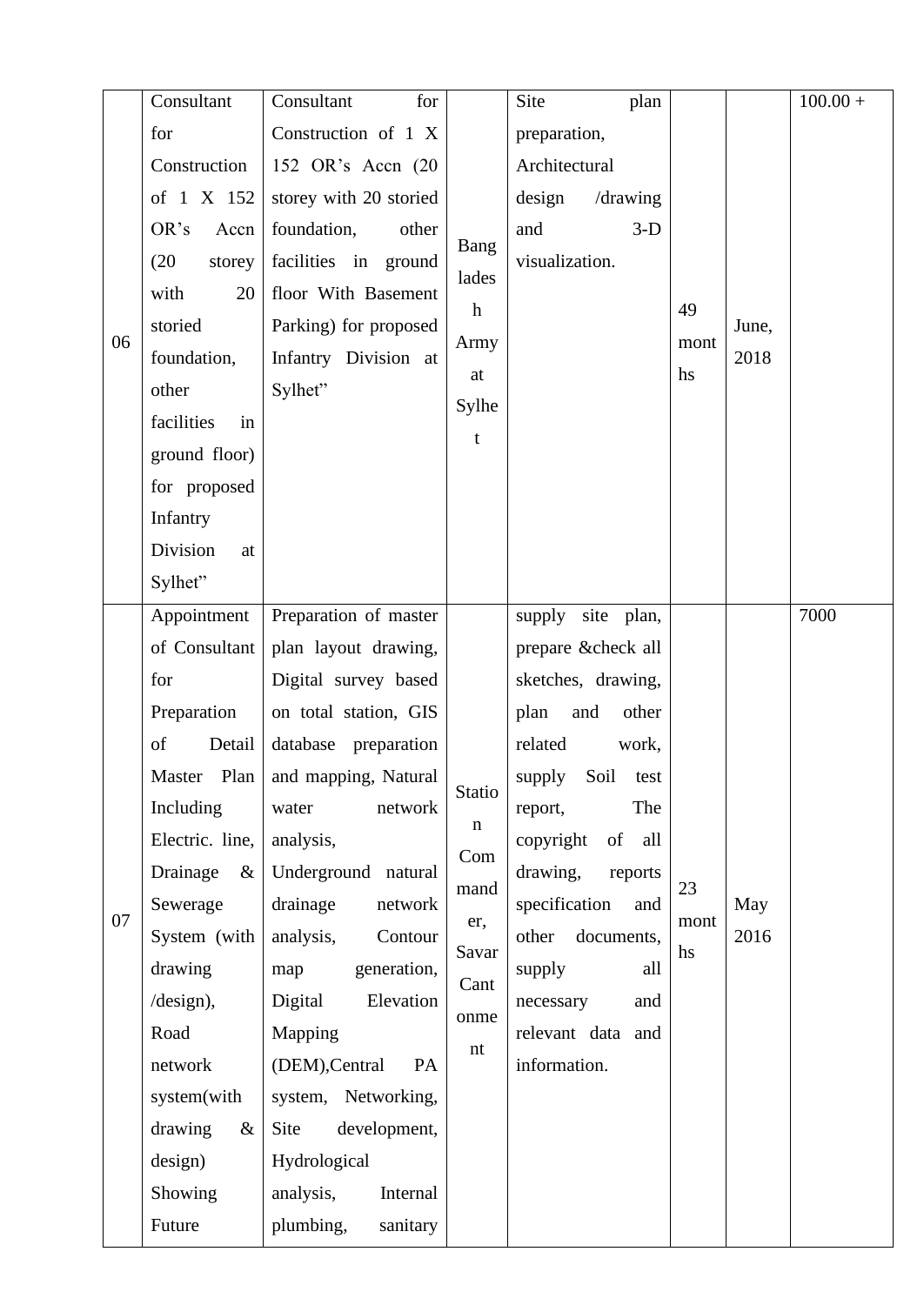|    | <b>Building</b><br>$\&$ | and<br>works.<br>gas         |       |                     |            |      |       |
|----|-------------------------|------------------------------|-------|---------------------|------------|------|-------|
|    | <b>Installations</b>    | Introduce the BOT            |       |                     |            |      |       |
|    | Savar<br>at             | system & selection of        |       |                     |            |      |       |
|    | <b>DOHS</b>             | <b>BOT</b><br>agency<br>in   |       |                     |            |      |       |
|    |                         | accordance with law,         |       |                     |            |      |       |
|    |                         | Detail design of road        |       |                     |            |      |       |
|    |                         | network system &             |       |                     |            |      |       |
|    |                         | drawing.                     |       |                     |            |      |       |
|    |                         | Detail MEP design &          |       |                     |            |      |       |
|    |                         | drawings, Preparing          |       |                     |            |      |       |
|    |                         | BOQ,<br>detail<br>Any        |       |                     |            |      |       |
|    |                         | other<br>important           |       |                     |            |      |       |
|    |                         | required as per site         |       |                     |            |      |       |
|    |                         | condition,<br>standard       |       |                     |            |      |       |
|    |                         | engineering practice         |       |                     |            |      |       |
|    |                         | of the client                |       |                     |            |      |       |
|    | Establishmen            | Digital<br>$\&$<br>survey    |       | Digital survey &    |            |      | 21929 |
|    | t of Airmen             | topographic survey of        |       | topographic survey  |            |      |       |
|    | Training                | the site, Architectural      |       | of<br>the<br>site,  |            |      |       |
|    | institute<br>at         | drawings, Structural         |       | Architectural       |            |      |       |
|    | <b>BAF</b><br>Base      | drawings, Drawings           | Bang  | drawings,           | 24         |      |       |
| 08 | Zahurul                 | of water, gas, lades         |       | Structural          |            | June |       |
|    | Haque<br>in             | electrical<br>and            | h Air | drawings,           | mont<br>hs | 2020 |       |
|    | Chittagong              | plumbing<br>system,          | Force | Drawings of water,  |            |      |       |
|    |                         | <b>BOQ</b><br>and<br>general |       | gas, electrical and |            |      |       |
|    |                         | specifications etc.          |       | plumbing system,    |            |      |       |
|    |                         |                              |       | BOQ and general     |            |      |       |
|    |                         |                              |       | specifications etc. |            |      |       |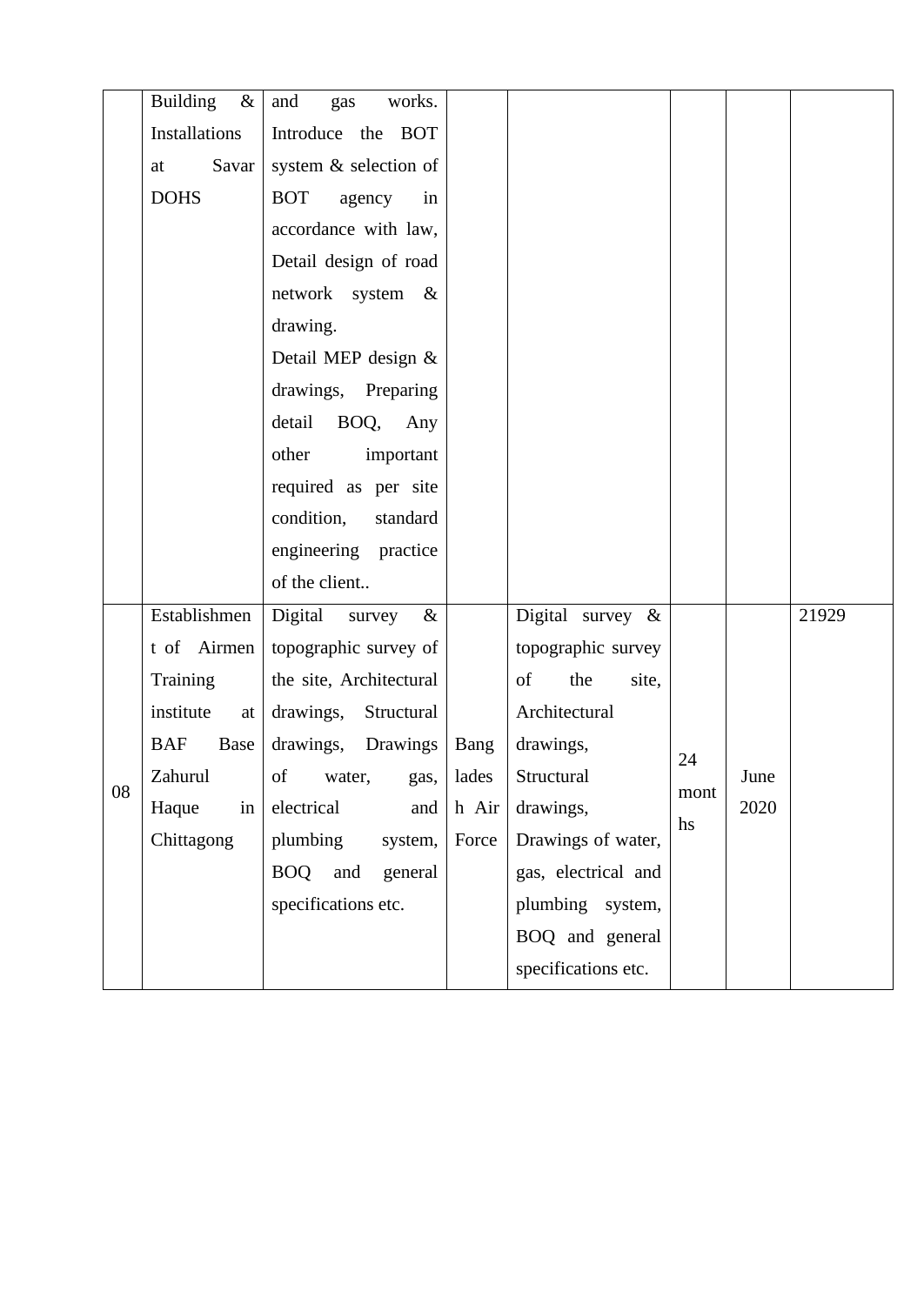|    | Consultancy     | The project comprises       |                    | Detailed<br>survey, |      |        | 9086     |
|----|-----------------|-----------------------------|--------------------|---------------------|------|--------|----------|
|    | services<br>for | 12-storied<br>of            |                    | soil investigation, |      |        |          |
|    | construction    | Academic-cum-               |                    | environ-mental      |      |        |          |
|    | and             | Research<br><b>Building</b> |                    | impact<br>study,    |      |        |          |
|    | implementati    | with Basement floor         |                    | preparation<br>of   |      |        |          |
|    | on of $12 -$    | including other utility     | Mawl               | Master<br>Plan,     |      |        |          |
|    | Storied         | facilities<br>such<br>as    | ana<br><b>Bhas</b> | Architectural,      |      |        |          |
|    | Academic-       | Sanitary & Plumbing         | hani               | Structural,         |      |        |          |
|    | cum-            | system, Internal<br>$\&$    | Scien              | Electrical,         |      |        |          |
|    | Research        | External                    | ce                 | Mechanical,         |      |        |          |
|    | <b>Building</b> | Electrification Works,      | and                | Sanitary<br>$\&$    | 5    |        |          |
| 09 | With            | Lift<br>System,<br>Fire     | Tech               | Plumbing<br>design  | mont | June   |          |
|    | <b>Basement</b> | Protection<br>$\&$          | nolog              | & drawing, cost     | hs   | 2017   |          |
|    | floor<br>at     | Detection System.           | y                  | estimate,<br>tender |      |        |          |
|    | Mawlana         |                             | Univ               | documents,          |      |        |          |
|    | Bhashani        |                             | ersity             | construction        |      |        |          |
|    | Science and     |                             | (MB)               | supervision,        |      |        |          |
|    | Technology      |                             | STU)               | project             |      |        |          |
|    | University      |                             |                    | management, etc     |      |        |          |
|    | (MBSTU),        |                             |                    |                     |      |        |          |
|    | Salton,         |                             |                    |                     |      |        |          |
|    | Tangail-        |                             |                    |                     |      |        |          |
|    | 1902.           |                             |                    |                     |      |        |          |
|    |                 |                             |                    |                     |      |        |          |
|    | Consultancy     | Preparation<br>of           | E<br>in            | Architectural       |      |        | 17202.00 |
|    | of BAFA         | Architectural               | C,                 | design/drawing ,3-  |      |        |          |
|    | Bangabandhu     | $design/drawing$ , 3-D      | <b>ARM</b>         | of individual<br>D  |      |        |          |
|    | Complex at      | of<br>individual            | Y                  | building/           |      |        |          |
|    | Jessore         | building/<br>structure,     | Head               | structure, master   | 36   |        |          |
| 10 |                 | master plan of the          | quart              | plan of the area,   | mont | June.2 |          |
|    |                 | layout<br>of<br>area,       | ers, E             | layout of furniture | hs   | 017    |          |
|    |                 | furniture                   | in                 | incorporating       |      |        |          |
|    |                 | incorporating               | C'S                | mechanical,         |      |        |          |
|    |                 | mechanical, electrical      | <b>Bran</b>        | electrical<br>$\&$  |      |        |          |
|    |                 | $&$ plumbing (MEP)          | ch,                | plumbing<br>(MEP)   |      |        |          |
|    |                 | and structural design       | Work               | and<br>structural   |      |        |          |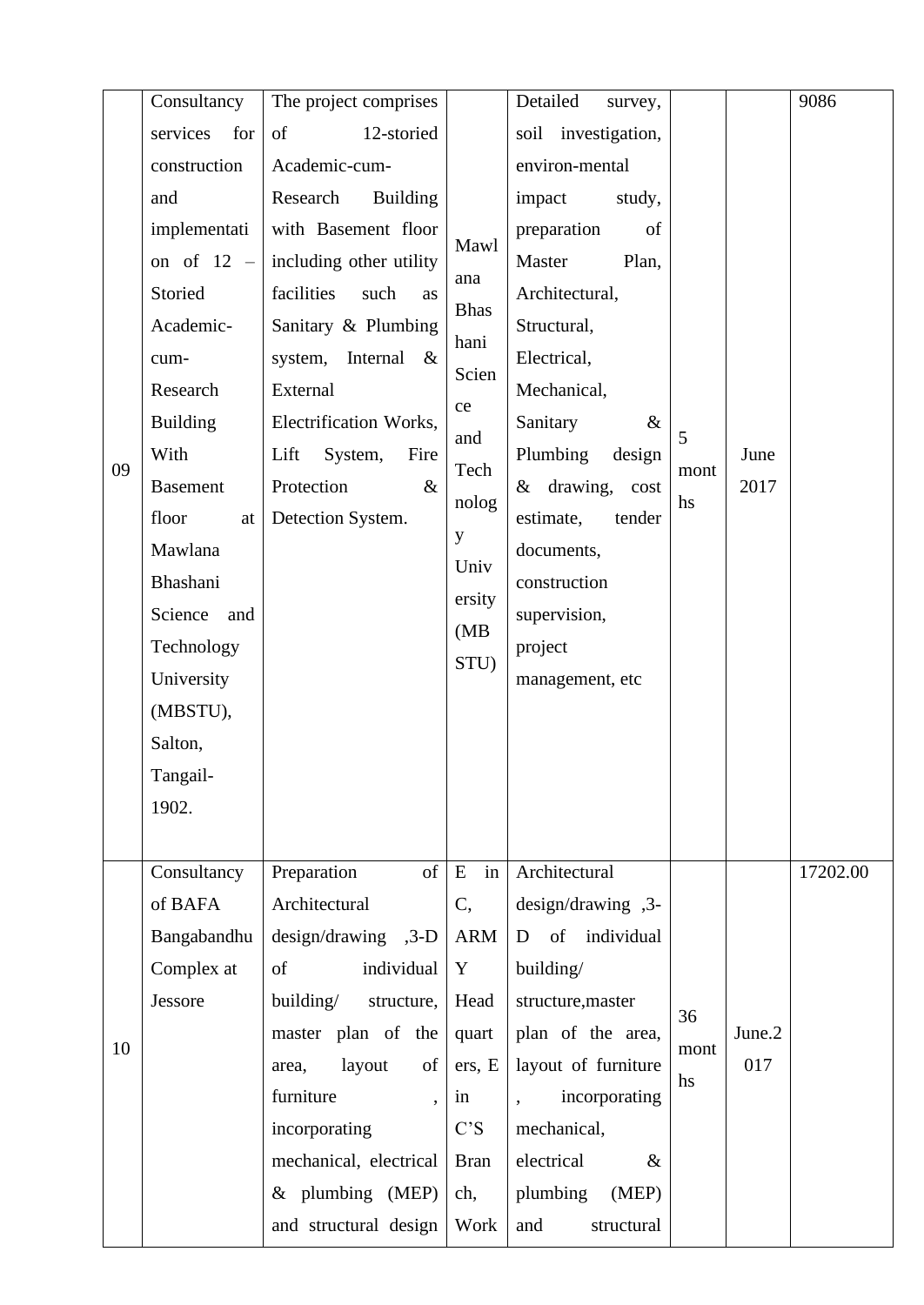| landscaping,<br>input,   | S      | design<br>input,     |
|--------------------------|--------|----------------------|
| With<br><b>Basement</b>  | Direc  | landscaping,         |
| details<br>specification | torate | details              |
| for<br>works<br>the      |        | specification<br>for |
| complete including of    | Dhak   | the works            |
| BAFA Bangabandhu         | a      |                      |
| Complex at Jessore       | Cantt  |                      |
|                          | ,      |                      |
|                          |        |                      |
|                          |        |                      |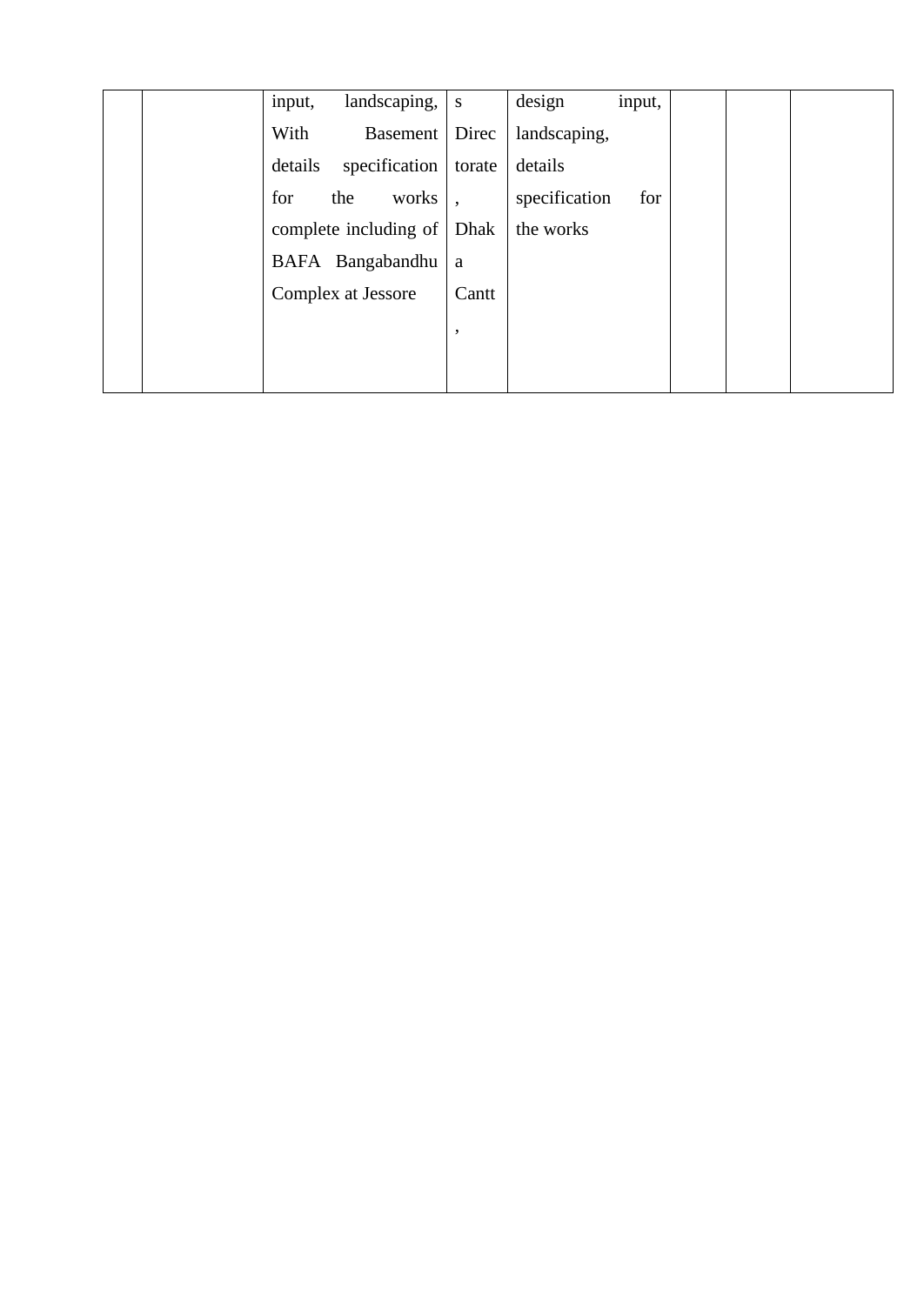# *Specimen Format (2)*

# **MAJOR FIELDS OF ACTIVITIES**

| 1.  | Architecture                                |           |
|-----|---------------------------------------------|-----------|
| 2.  | <b>Landscape Planning</b>                   |           |
| 3.  | <b>Acoustic Design</b>                      |           |
| 4.  | Air-conditioning                            |           |
| 5.  | Building Engineering (Civil/structure)      |           |
| 6.  | Construction supervision                    |           |
| 7.  | <b>Building Electromechanical</b>           |           |
| 8.  | Soils/Foundation Engineering                |           |
| 9.  | <b>Materials Engineering</b>                |           |
| 10. | Land and Hydrographic Survey                | V         |
| 11. | <b>Traffic Transportation Studies</b>       |           |
| 12. | Roads and Highways Design                   |           |
| 13. | <b>Bridge Engineering</b>                   |           |
| 14. | Harbor, Jetty and Marine structure          |           |
| 15. | <b>River Training</b>                       |           |
| 16. | Flood control and Drainage                  |           |
| 17. | Water Resources planning                    |           |
| 18. | Inland waterways                            |           |
| 19. | Land use and Urban physical planning        |           |
| 20. | <b>Rural Development</b>                    |           |
| 21. | <b>Agriculture and Aquaculture</b>          |           |
| 22. | Water supply and Sanitation                 | V         |
| 23. | <b>Power Generation</b>                     | V         |
| 24. | Power Transmission and Distribution         | V         |
| 25. | <b>Industrial Planning and Installation</b> | V         |
| 26. | <b>Environment and Health</b>               |           |
| 27. | Project Management                          | V         |
| 28. | Human Resources Development                 |           |
| 29. | <b>Institutional studies</b>                |           |
| 30. | Telecommunication                           |           |
| 31. | Computer application and IT                 |           |
| 32. | Others                                      | $\sqrt{}$ |